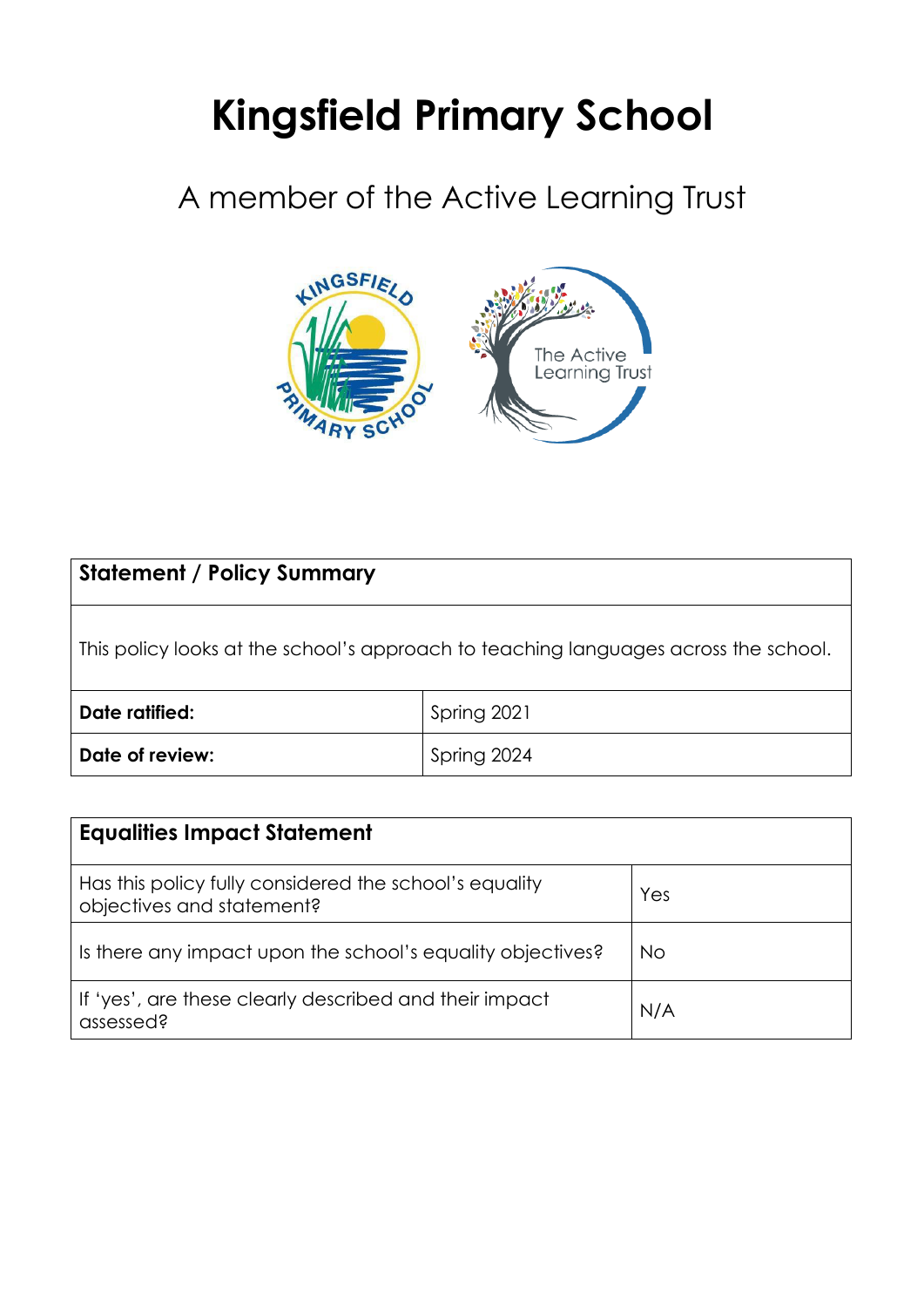# 1. Introduction

At Kingsfield Primary School we are committed to providing a high quality, broad and balanced curriculum for all children; the National Curriculum is the starting point for all children's learning.

## **Rationale for Teaching Languages**

- 1.1 As the UK is becoming an increasingly multicultural society, we have a duty to provide our children with an understanding of other cultures and languages. At Kingsfield we believe strongly in the benefits of language learning and have implemented the teaching of French for all Key Stage 2 children (Y3 to Y6). Children in Early Years and Key Stage 1 are given opportunities to learn basic vocabulary in a variety of languages.
- 1.2 Learning a language enriches the curriculum, providing excitement, enjoyment and challenge for children and teachers, helping to create enthusiastic learners and to develop positive attitudes to language learning throughout life. The natural links between languages and other areas of the curriculum can enhance the overall teaching and learning experience. The skills, knowledge and understanding gained make a major contribution to the development of children's oracy and literacy, and to their understanding of their own culture/s and those of others. Language also lies at the heart of ideas about individual identity and community, and learning another language can do a great deal to shape children's ideas in this critical area as well as giving them a new perspective on their own language.

#### 1.3 **Language learning stimulates children's creativity**

Children enjoy taking an active part in language lessons. They join in with singing, reciting rhymes and poems, and respond to stories. They create mimes, sketches and role-play, imitating accurate intonation and pronunciation. They play games, take turns, make things, take the role of the teacher and experiment creatively with language.

#### 1.4 **Language learning supports oracy and literacy**

Children spend much of their time in language lessons speaking, listening and interacting - more than in many other subjects. They take part in role-plays, conversations and question and answer work, sing songs and recite, perform to an audience and respond to a wide range of aural stimuli. This emphasis on communication, including language learning's important role in the 'education of the ear', underpins children's capabilities in oracy, which is critical to effective communication as well as a key foundation for literacy.

#### 1.5 **Language learning leads to gains across the curriculum**

Children approach a broad range of learning activities in a new and challenging context; these relate to mother tongue literacy, to mathematics and other subject areas such as geography, music and citizenship. This can lead to deep learning and significant gains in their general understanding as they recycle and reinterpret existing knowledge. Through the conscious development of language learning they are also learning how to learn.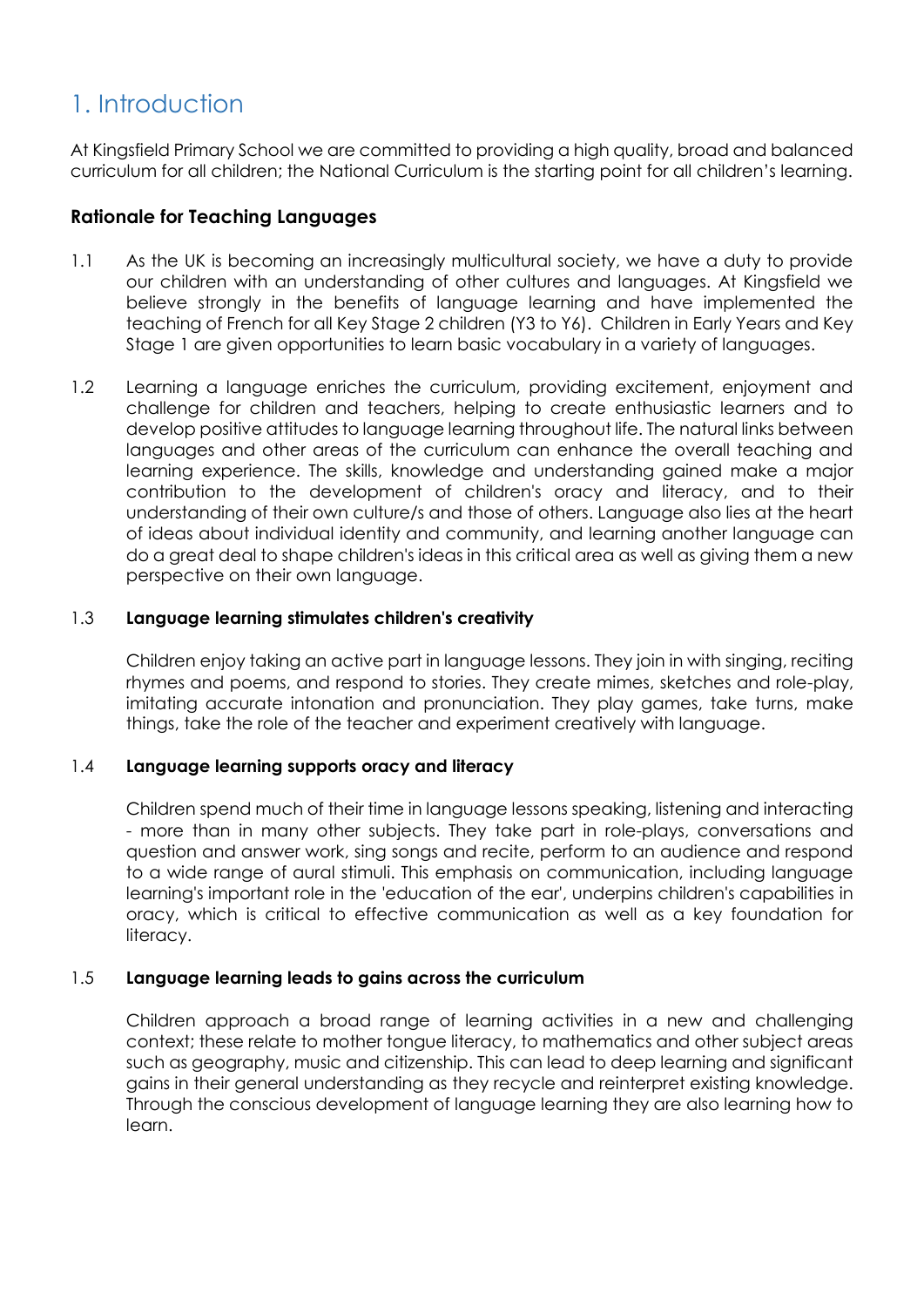#### 1.6 **Language learning supports and celebrates the international dimension**

Although it enjoys much more linguistic diversity than in the past, England remains a place where the motivation to learn another language is affected by the position of English as a widely spoken, world language. This makes it even more important that we give all children the chance to learn a language in order to gain insights into their own lives and those of others around the world. They need the chance to make contact with people in other countries and cultures and to reflect upon their own cultural identities and those of other people.

# 2 Our aims

The aims for language teaching at Kingsfield Primary School are:

- foster an interest in learning another language;
- become aware that language has a structure, and that this structure differs from one language to another;
- develop speaking and listening skills;
- gain enjoyment, pride and a sense of achievement;
- explore and apply strategies to improve their learning;
- explore their own cultural identities and those of others.

# 3 Teaching and learning styles and procedures

- 3.1 At Kingsfield Primary School we use a variety of teaching and learning styles in our language lessons. Our principal aim is to develop children's knowledge, skills, and understanding. Children will have the opportunity to support their work with a variety of resources. We will aim for a balance of whole class, group and independent learning. Wherever possible we encourage children to use and apply their learning in other areas of the curriculum; Computing, PE and Music, for example, are particularly appropriate for cross-curricular teaching.
- 3.2 Our chosen language for KS2 is French, based on popularity of choice at KS3, staff knowledge and availability of quality resources.
- 3.3 The lessons are delivered by either the class teacher or a native French speaking higher level teaching assistant (HLTA), with support from the Languages Subject Leader.
- 3.4 KS2 children are entitled to one hour of language teaching a week which will follow the Kingsfield Primary Languages Scheme of Work and therefore a set progression.
- 3.5 Recommended resources such as 'Rigolo' are available on the school network and in the PPA and resources room.

#### 3.6 Lesson Content:

The French lessons are to include:

- a) learning French vocabulary
- b) asking and answering questions
- c) using bilingual dictionaries
- d) teaching of basic French grammar and spelling patterns
- e) playing games and learning songs
- f) using language that has been taught in role play situations
- g) researching and learning about life in France
- h) beginning to write phrases and sentences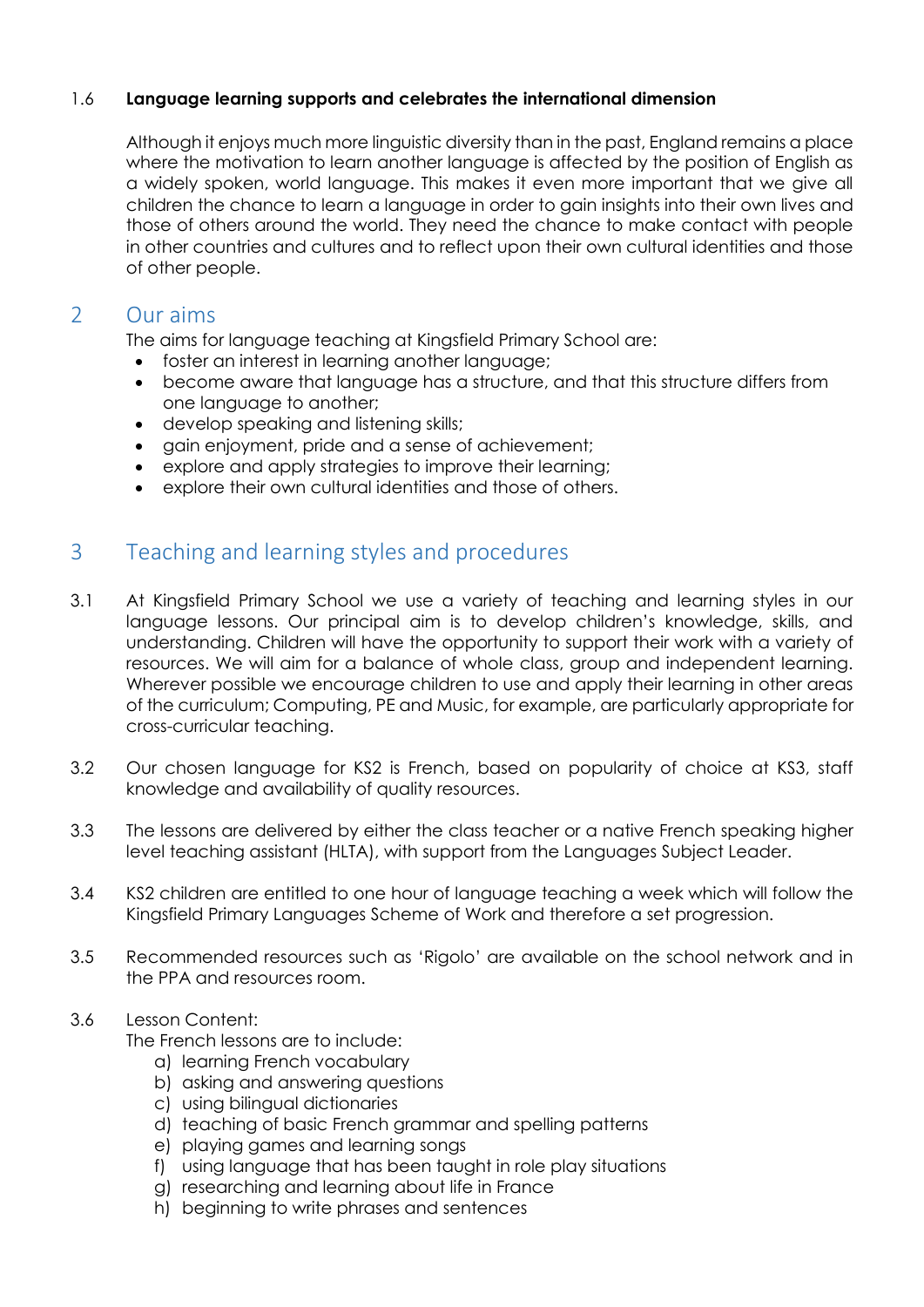- French will be included in whole school occasions e.g. Christmas celebrations and Summer concerts.
- French will be used in displays that relate to the children's learning.
- Languages other than French may be used within individual classes and topics, but French will be the main, assessed language.
- 3.7 For more information on pedagogy including progression, differentiation, ICT and use of the target language, see: [National curriculum in England: languages programmes](https://www.gov.uk/government/publications/national-curriculum-in-england-languages-progammes-of-study/national-curriculum-in-england-languages-progammes-of-study)  of study - [GOV.UK \(www.gov.uk\)](https://www.gov.uk/government/publications/national-curriculum-in-england-languages-progammes-of-study/national-curriculum-in-england-languages-progammes-of-study)

# 4 Languages curriculum planning

- 4.1 One hour of languages teaching a week is a statutory National Curriculum requirement for KS2 children. We will use the KS2 Languages Framework as the basis for implementing the requirements of the programme of study for MFL and the Kingsfield MFL Scheme of Work with 'Rigolo' as our primary resource. See: [National Curriculum -](https://assets.publishing.service.gov.uk/government/uploads/system/uploads/attachment_data/file/239042/PRIMARY_national_curriculum_-_Languages.pdf) Languages key [stages 1 to 2 \(publishing.service.gov.uk\)](https://assets.publishing.service.gov.uk/government/uploads/system/uploads/attachment_data/file/239042/PRIMARY_national_curriculum_-_Languages.pdf)
- 4.2 We will carry out the curriculum planning in three phases (long-term, medium-term and short-term). The Kingsfield scheme of work is based on the KS2 Languages Framework and outlines what we teach in the long-term.
- 4.3 Our medium-term plans, which we will also base on the Framework, give details of the main teaching objectives for each term. These plans define what we teach and ensure an appropriate balance and distribution of work across each term. The subject leader is responsible for keeping and reviewing these plans.
- 4.4 KS2 teachers or HLTAs responsible for delivering the lessons complete a weekly (shortterm) plan for the teaching of languages in line with other curriculum foundation subjects. This lists the specific learning objectives and expected outcomes for each lesson, and gives details of how the lessons are to be taught.

# 5 The Foundation Stage and KS1

A whole school approach to teaching this subject is desirable so teachers are greatly encouraged to start introducing languages from Nursery and beyond. Our EYFS and KS1 children may receive language teaching as a cross-curricular subject, enhancing both the EYFS and the KS1 National Curriculum. Children may take part in any activities – and in any languages - at this stage. Language songs, games and activities are highly enjoyable, motivating and inclusive and also develop other literacy skills.

# 6 Languages and Inclusion

In all classes children have a wide range of abilities, and we seek to provide suitable learning opportunities for all children by matching the challenge of the task to the ability of the child. Languages is a highly inclusive subject, however, and despite our principal aim of developing children's knowledge, skills, and understanding, the initial focus will be on enjoyment. At our school we will teach a modern foreign language (MFL) to all KS2 children, whatever their ability and individual needs. MFL forms part of the school curriculum policy to provide a broad and balanced education to all children. Through our MFL teaching we provide learning opportunities that enable all pupils to make good progress. We strive hard to meet the needs of those pupils with special educational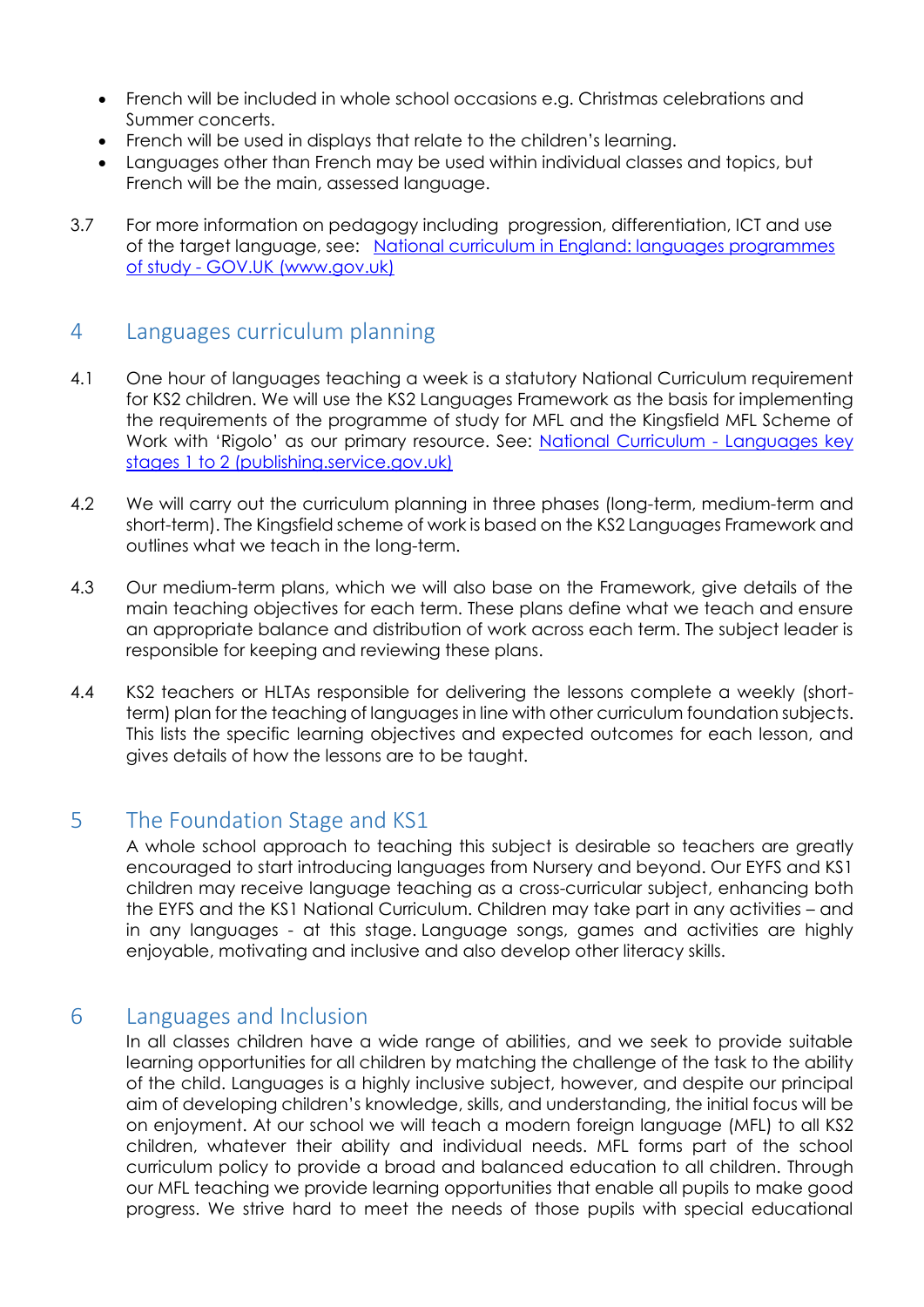needs, those with disabilities, those with special gifts and talents, and those learning English as an additional language (EAL), and we take all reasonable steps to achieve this. For further details see separate S.E.N.D. policy.

# 7 Links outside school

We enable all pupils to have access to the full range of activities involved in learning languages. Where children are to participate in activities outside the classroom (a theatre trip or visit to a languages department in a secondary school, for example) we carry out a risk assessment prior to the activity, to ensure that the activity is safe and appropriate for all pupils.

# 8 Assessment for learning

- 8.1 Teachers assess children's work in this subject in three phases. The short-term assessments that staff make as part of every lesson help them to adjust their daily plans. They match these short-term assessments closely to the teaching objectives. Written or verbal feedback is given to help guide children's progress. Older children are encouraged to make judgements about how they can improve their own work.
- 8.2 Staff use medium-term assessments to measure progress against the key objectives, and to help them plan for the next unit of work.
- 8.3 Teachers delivering lessons, make long-term assessments towards the end of the school year. With the help of these long-term assessments, they are able to set targets for the next school year, and to summarise the progress of each child before it is reported to a child's parents / carers. The next teacher then uses these long-term assessments as the planning basis for the new school year.
- 8.4 Assessments are based on the Progression Statements and Learning Objectives from the Key Stage 2 Framework for languages . These are divided into three main areas, by Year Group: Oracy, Literacy and Intercultural Understanding.

For full details on Progression Statements and examples of teaching activities by Year Group, see: [KS2Languagesprogressionoverview-and-assessment-guidance.pdf](http://www.ensemble-mfl.co.uk/wp-content/uploads/2016/07/KS2Languagesprogressionoverview-and-assessment-guidance.pdf)  [\(ensemble-mfl.co.uk\)](http://www.ensemble-mfl.co.uk/wp-content/uploads/2016/07/KS2Languagesprogressionoverview-and-assessment-guidance.pdf)

8.5 Samples of children's work are kept in a portfolio to demonstrate what the expected level of achievement is in each year of KS2.

### 9 Resources

There is a range of resources to support the teaching of languages across the school: see MFL Audit of Resources, available on the school network under Languages. Lists of recommended websites for activities are also stored here. Children have access to the Internet with timetabled use of iPads and access to the Internet is also available in each classroom and the library area. There is a selection of additional materials stored centrally in the PPA room. Resources are reviewed and updated regularly.